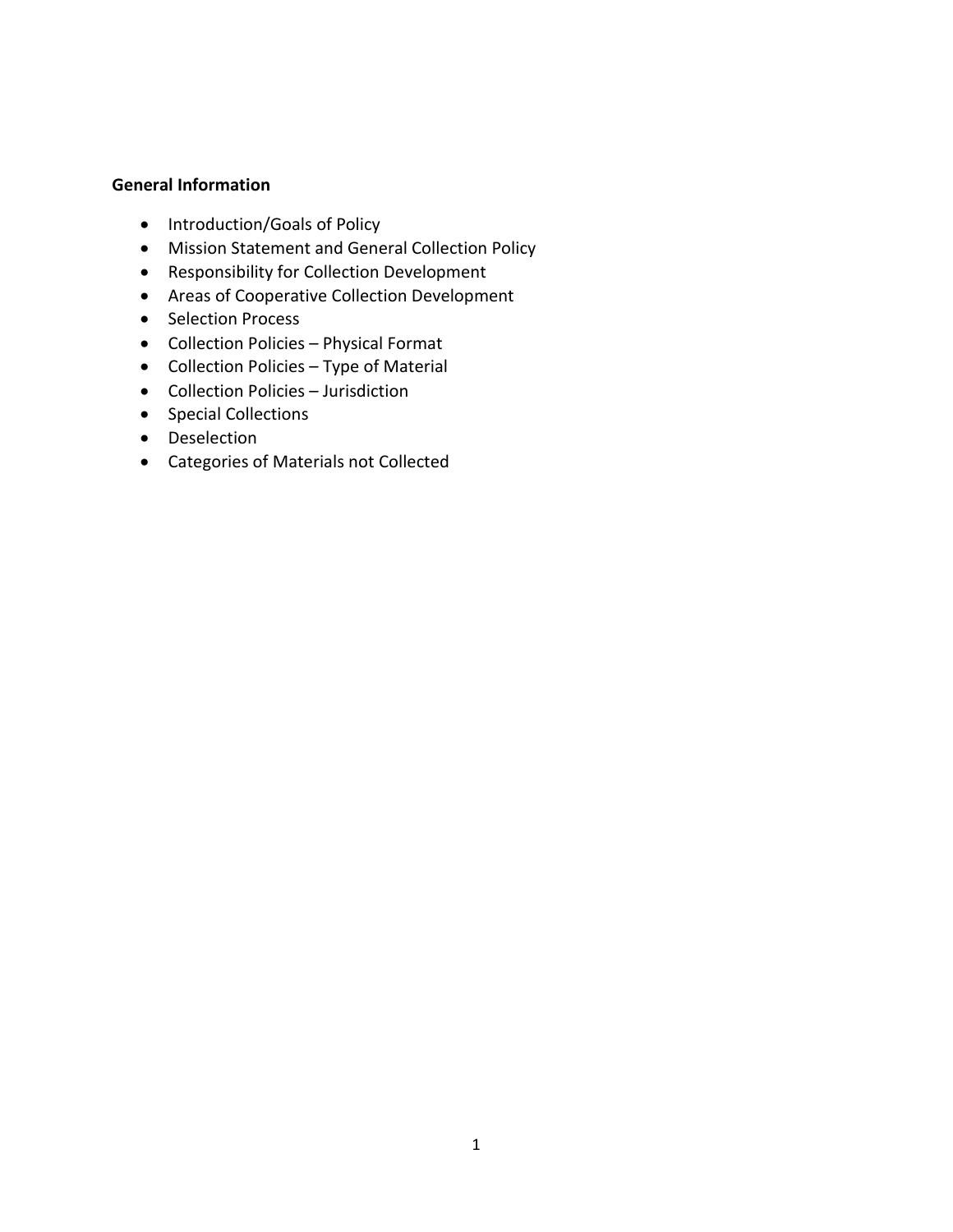## **I. Introduction/Goals of Policy:**

- 1. To document the law library's current collection philosophies, policies, and practices.
- 2. To provide guidance to all of those involved in maintaining and developing the collection.
- 3. To inform library staff, law school administrators, faculty, and students of the collection emphases and criteria for evaluating new materials and formats.
- 4. To provide guidance for retention, preservation and withdrawal decisions.

## **II. Collection Policy: Mission Statement and General Selection Policy**

The law library's principal mission in collecting and maintaining library resources is to support the instructional and research needs of the law school, which is comprised of approximately 300 students and 23 full-time faculty. The law school also supports two student-edited journals and both the Cumberland Legal Aid Clinic and the Refugee and Human Rights Clinic . The library also supports the Maine Patent Program. The philosophy behind the collection development policy of the Law Library is to ensure an excellent collection for current use.

The selection process includes close interaction with the faculty. They are consulted on a regular basis about their curricular and research needs.

Requests/suggestions made by faculty members for the Law Library collection are honored unless the cost is excessive or subject matter of the item is significantly beyond the scope of the Collection Development Policy. In such cases, the Director discusses the request with the professor and makes the final decision. In all cases, faculty requested titles are purchased and processed as law library property and expedited in processing.

The law library also serves the wider University of Maine System community.

The law library has a secondary mission to serve the people of the state of Maine due to its status as one of only two public Law Research Libraries in the state. Members of the local legal community and members of the general public make use of the library.

## **Requests From Other Patrons**

Requests/suggestions for items to add to the Law Library collection are welcomed from all Law Library patrons. Suggestions will be considered by following the Collection Development Policy and taking into account budget limitations.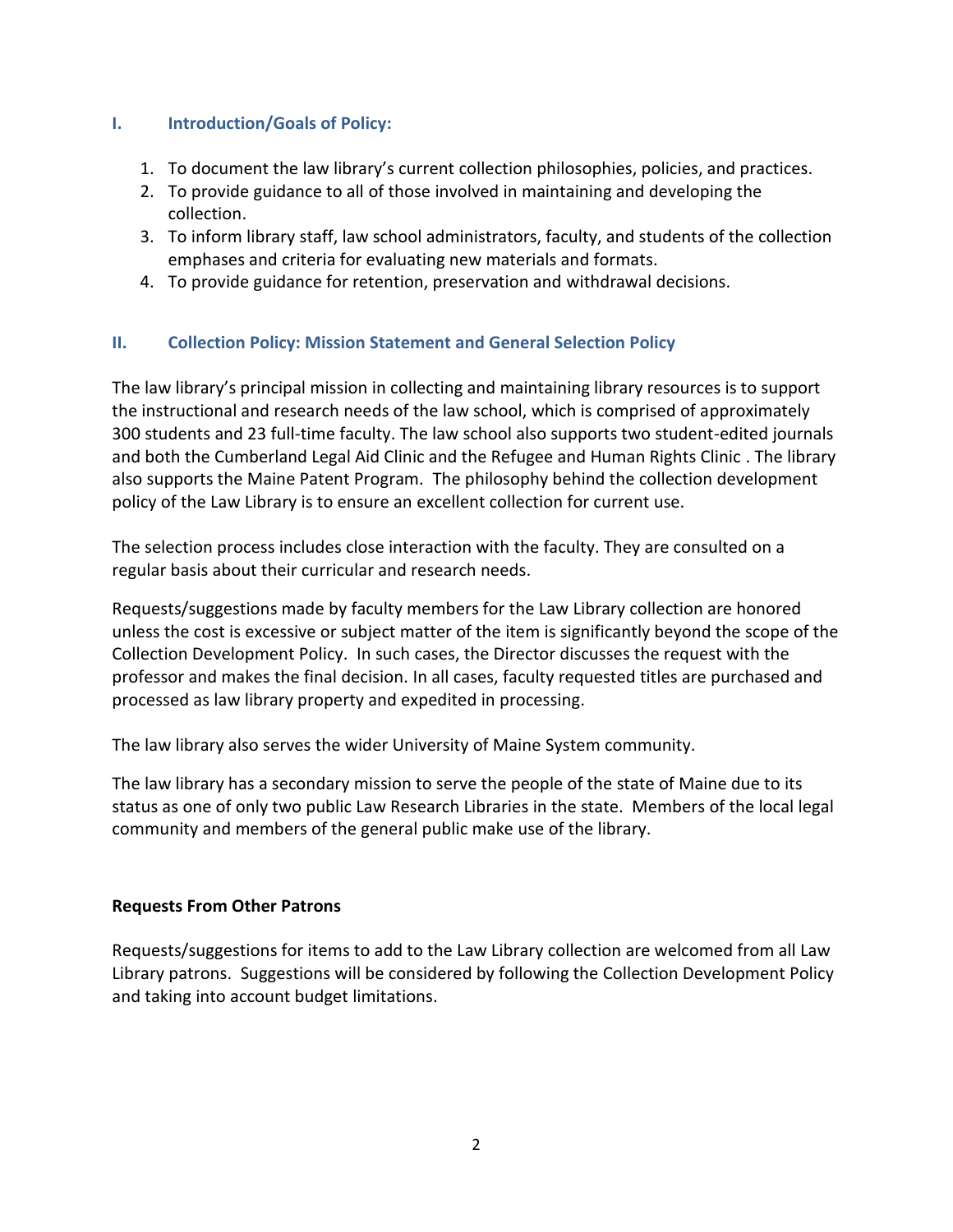## **III. Responsibility for Collection Development**

The Director has the final responsibility, as delegated by the Dean of the University Of Maine School Of Law, for the maintenance and development of the Law Library collections. In turn, the Director relies on other librarians to carry out the day-to-day implementation of these duties. This is accomplished by the Collection Development Committee, which meets regularly and is chaired by the Director. The Collection Development Committee is comprised of the Director, the Assistant Law Librarian for Technical Services, the Collection Development Librarian, the Law Library's Reference Librarians, and the Serials Librarian. The committee has responsibility for making large-scale purchases or withdrawal decisions and ensures the integrity of the collection.

# **IV. Areas of Cooperative Collection Development**

Cooperative collection development and resource sharing agreements at the local, regional and national levels are a part of the Law Library collection development program. They allow the Law Library to rely on other collections for materials that are often beyond the collection scope of the Law Library. Cooperative agreements include acquisitions, retention policies, joint purchases, and other arrangements.

The Law Library participates in several formal and informal cooperative agreements including the following:

## **Federal Depository Library Program**

The Garbrecht Law Library at the University of Maine School of Law was granted Federal Depository status in 1964 through the Federal Depository Library Program. The Law Library has a Selective Housing Agreement with the University of Southern Maine Libraries. The two libraries collect and make available approximately twenty-eight percent of available government documents in multiple formats. The University of Maine Library at Orono is a full depository library and provides access to tangible and e-government documents in our shared catalog. Law Library selections are also in the catalog.

## **University of Maine System**

University of Maine System Libraries collaborate in providing access to licensed electronic resources. Shared resources are made available online to authorized users affiliated with all campuses through a web portal called MARINER: Maine Academic & Research Initiative for Electronic Resources. Examples include but are not limited to indexes and abstracting databases for serial and monograph publications, full-text periodicals or databases, and reference materials. These resources can be found online at: http://libraries.maine.edu/mariner/marindexesdb/alphalist.asp?Loc=law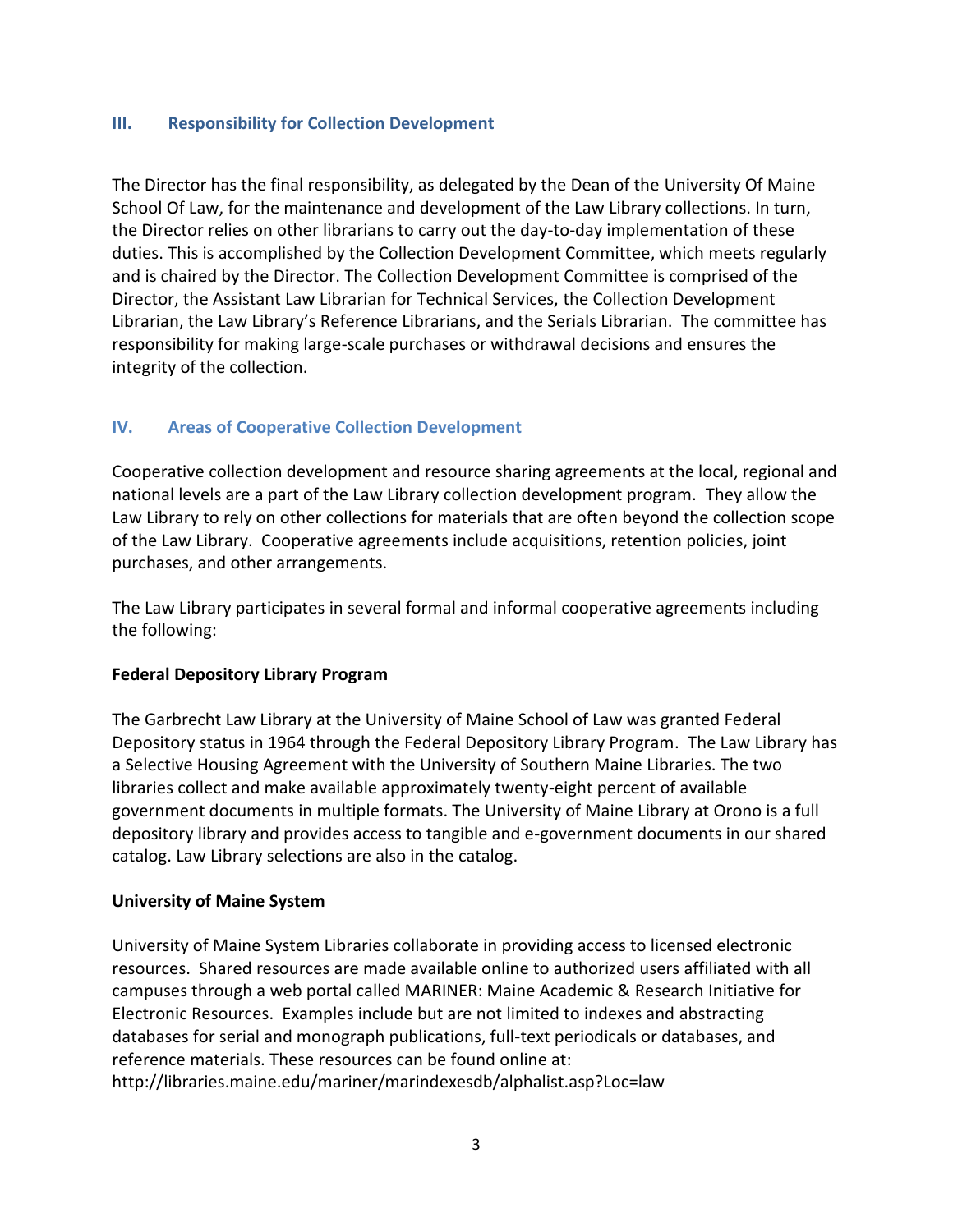## **Maine Infonet**

Maine InfoNet is a collaborative of academic, public, school, and special libraries that provides leadership in resource sharing, promotes cost effective solutions for quality library information services, and supports the cultural, educational, and economic development of Maine. Services include statewide patron generated interlibrary loan and The Maine Shared Collections Strategy in which libraries will collaborate to make decisions about the storage, retention, and preservation of print materials (both books and journals) as well as look for ways to integrate digital editions into a state-wide catalog.

# **V. Collection Policies - Physical Format**

**General** - Materials are collected chiefly in digital or print format. Print or microforms are currently used as mediums for archival retention. Our goal is to provide access in the most convenient and cost-effective format. We prefer not to duplicate materials in multiple formats.

**Serials** – Digital format preferred, so long as:

- **The resource is available in the HeinOnline Law Journal Library**
- The resource is hosted by an established governmental entity whose ability to archive and preserve is reliable

**Monographs** – Print format preferred

## **Audio-Visual Materials**

Acquired at the request of faculty or staff.

## **Microforms**

The library collects materials in microform very selectively for infrequently used materials, mainly as a duplicate format and to provide permanent access for materials such as records and briefs, legal newspapers, selected U.S. government and congressional documents, and international organization documents. Microforms do have advantages in space savings, preservation and, at times, cost.

**CD-ROM** – The Library does not purchase CD-ROMs or discs. CD-ROMs and discs that accompany printed material are retained with the books.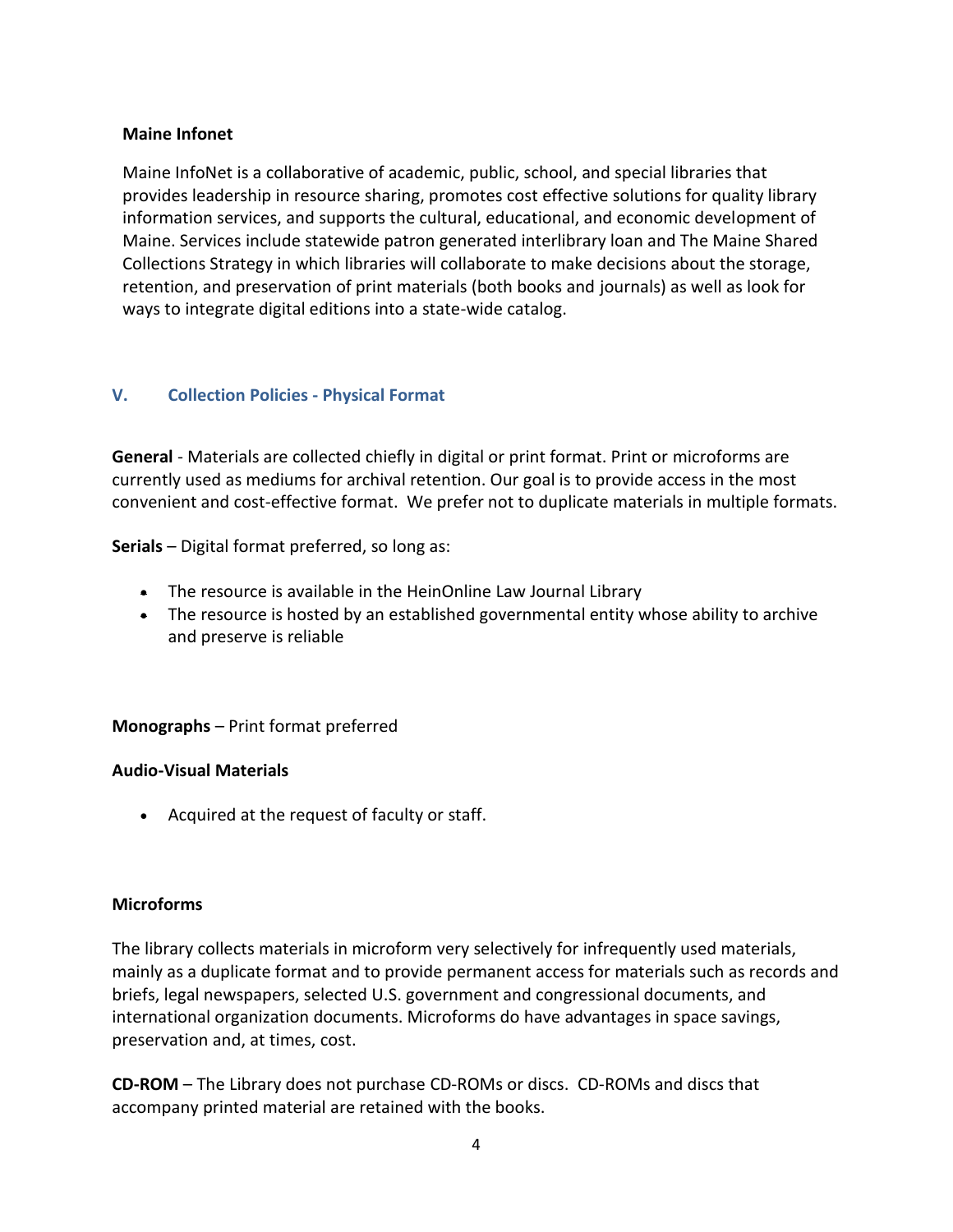## **VI. Collection Policies – Type of Material**

#### **Legal Periodicals & Indices**

- Bar Journals **–** Archive on fiche from Hein's Bar Journal Service to 2008.
- All major Anglo-American legal periodicals in English in print or electronically.
- Periodical Indices
	- o Current Index to Legal Periodicals
	- o HeinOnline.
	- o Index to Legal Periodicals & Books online.
	- $\circ$  Actively select, compile and maintain access to freely available searchable databases for US, Canadian and Foreign Law.

#### **General Periodicals**

Sociological, political science, medical, and economic periodicals are cited with increasing frequency in American legal materials. In a cooperative relationship, rely upon UMS libraries to fill our needs, including access to online aggregators purchased by University of Maine System and/or USM library. Actively select and maintain access to freely available, purchased and consortia titles in online catalog and E-journal portal with Serials Solutions, found online at: http://lz8fy3xb4a.search.serialssolutions.com/

## **Practice Materials**

- Practice Materials
	- o Collect all Maine legal practice materials
	- $\circ$  Collect practice materials for other New England states if they support our clinical education programs or provide special insight into an area of the law not covered by the scholarly literature.

## **Reference Materials**

Preferred format is digital unless print is required to maintain archival access or for ease of use.

- Atlases
	- $\circ$  Acquire a current edition of one major world/international atlas at least once every ten years.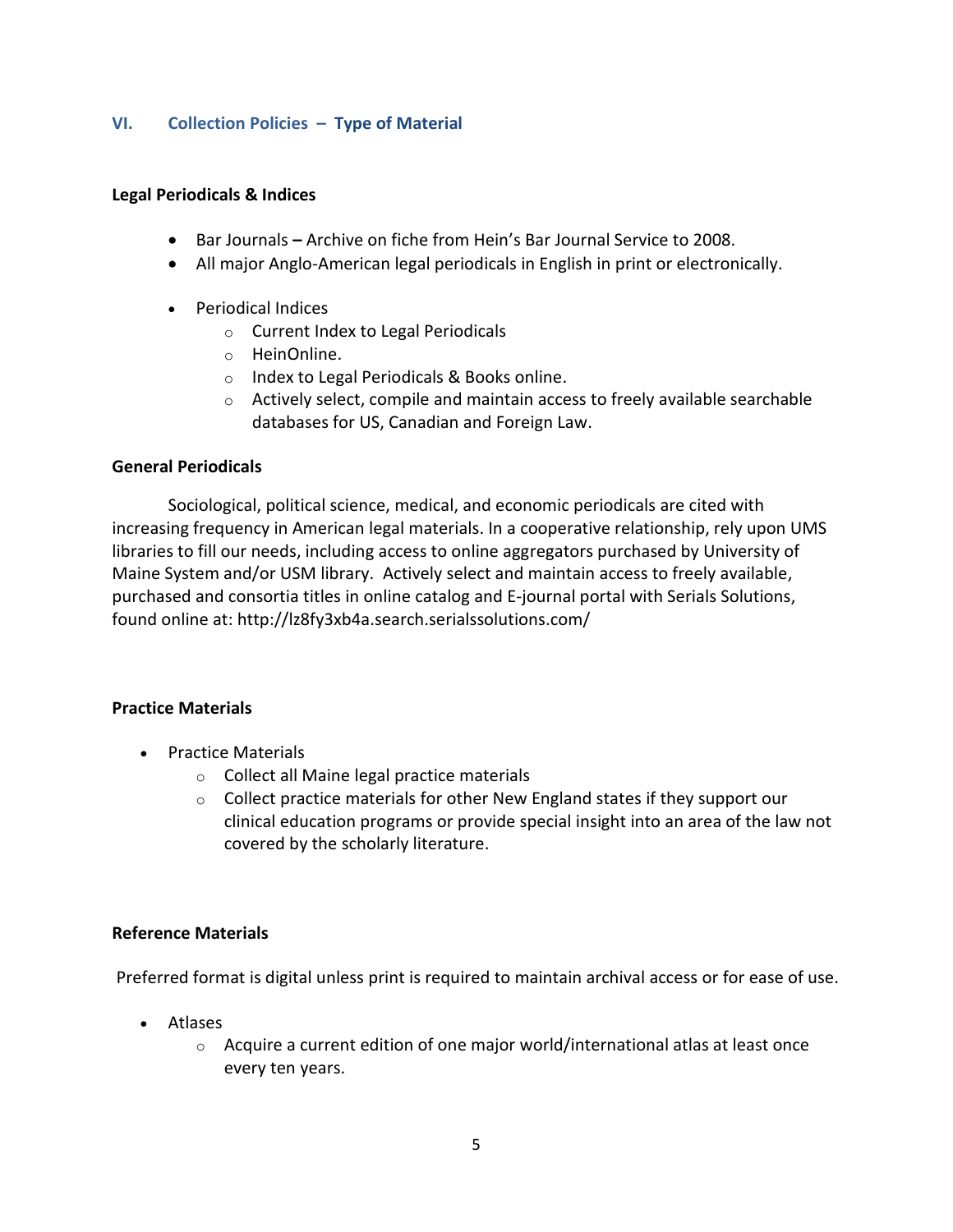- $\circ$  The University Libraries maintains an extensive map collection at the Osher Map Library at the University of Southern Maine.
- Dictionaries
	- o Legal Dictionaries
		- Collect most English language legal dictionaries and thesauri, plus selected legal dictionaries from foreign jurisdictions.
		- Provide copies of the latest edition of *Black's Law Dictionary*.
	- $\circ$  Language dictionaries Collect English-foreign language dictionaries, with a preference for those emphasizing legal terminology.
	- o General Dictionaries
		- Selectively collect general dictionaries.
		- University Libraries collects a large number of general and specialized dictionaries.
		- One copy of the *Oxford English Dictionary* is available in reference. It is also accessible online.
- Directories
	- $\circ$  Collect law-related directories, including congressional, judicial, federal, and administrative directories.
	- o Selectively collect non-law directories.
	- o Purchase the state bar directory for Maine.
- General
	- o Selectively collect general reference materials.
	- o Primarily rely on online and the University Libraries.
- Legal
	- o Extensively collect legal reference materials.
	- $\circ$  Obtain the most recent edition of any title in the Reference collection.

# **Secondary Legal Materials**

Monographs & Treatises

Selectively collect major print treatises that support the curriculum, faculty interests, student journals, and needs of secondary patrons (practitioners, etc.).

- Citators
	- o Purchase print Maine legal citators.
	- o Rely upon electronic access for other Citators including subscription to Shepard's public access.
- Conference Proceedings
	- o Provide access to proceedings, recordings, or handouts of professional conferences when requested by faculty or librarians.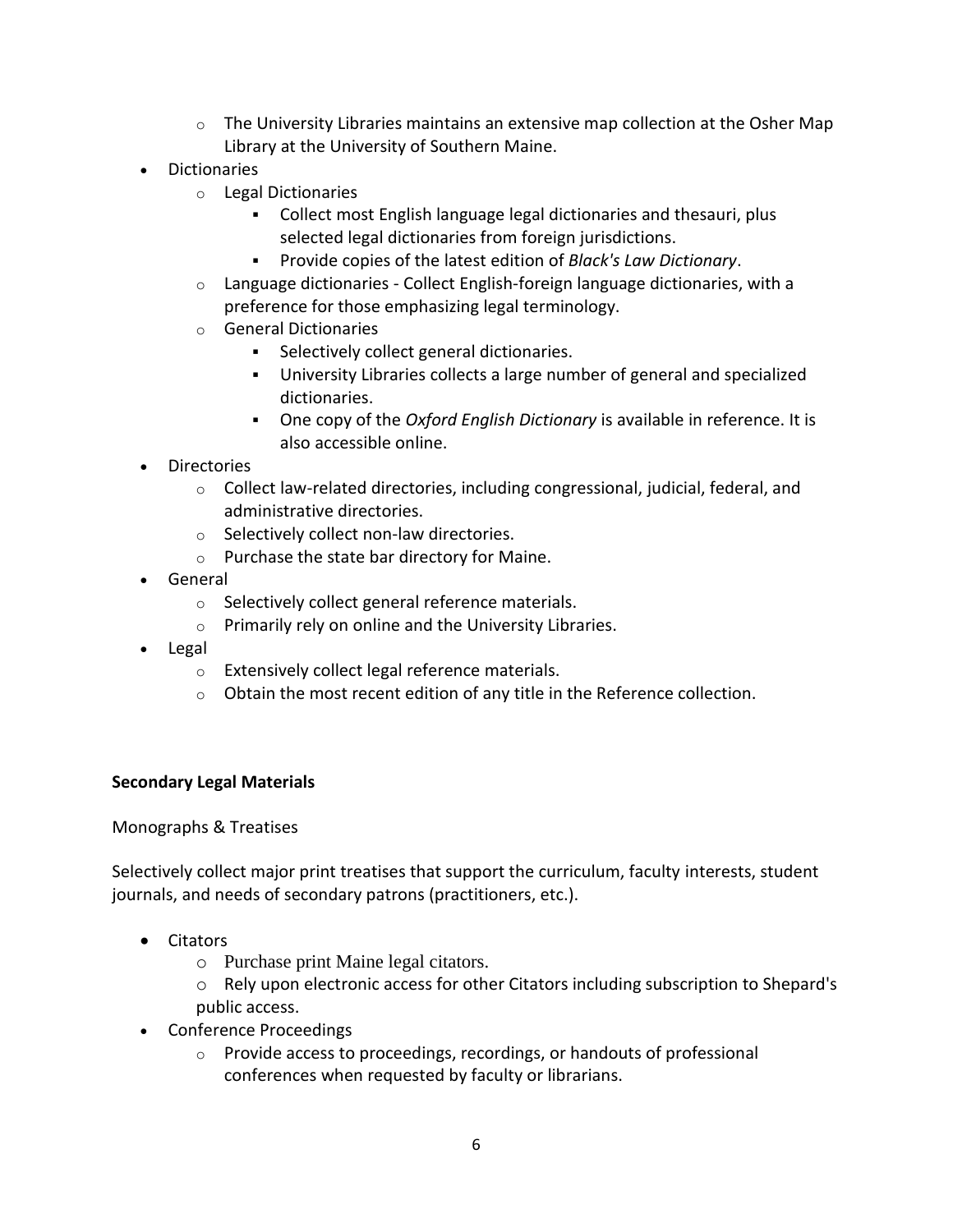- o Collect published conference proceedings according to the levels assigned to subjects in our collection.
- Legal Encyclopedias
	- o Collect print *American Jurisprudence* 2d.
- Restatements & Model Codes
	- o Collect all restatements plus tentative drafts and other drafts.
	- o Collect the Uniform Commercial Code plus drafts and commentaries.
	- o Collects the Model Penal Code plus drafts and commentaries.

#### **Student Instructional Support**

WestlawNext Lexis Advance Bloomberg Law CALI Hornbooks Nutshells

## **VII. Collection Policies - Jurisdiction**

- [United States](https://www.law.uga.edu/collection-policies-jurisdiction#us)
- Maine
- [Other States](https://www.law.uga.edu/collection-policies-jurisdiction#OtherStates)
- [Foreign Law](https://www.law.uga.edu/collection-policies-jurisdiction#ForeignLaw)

## **United States**

Collect most primary sources of U.S. federal law along with secondary legal material, including as follows:

One complete set each of Federal Supplement, Federal Reporter, Federal Cases.

Two complete sets of official U.S. Reports, and one current Preliminary Prints.

One complete set of Supreme Court Reporter U.S. Supreme Court Reports. L. Ed. \* Also electronically available via HeinOnline.

United States Code, all editions.

USCA, all editions

USCS. Current edition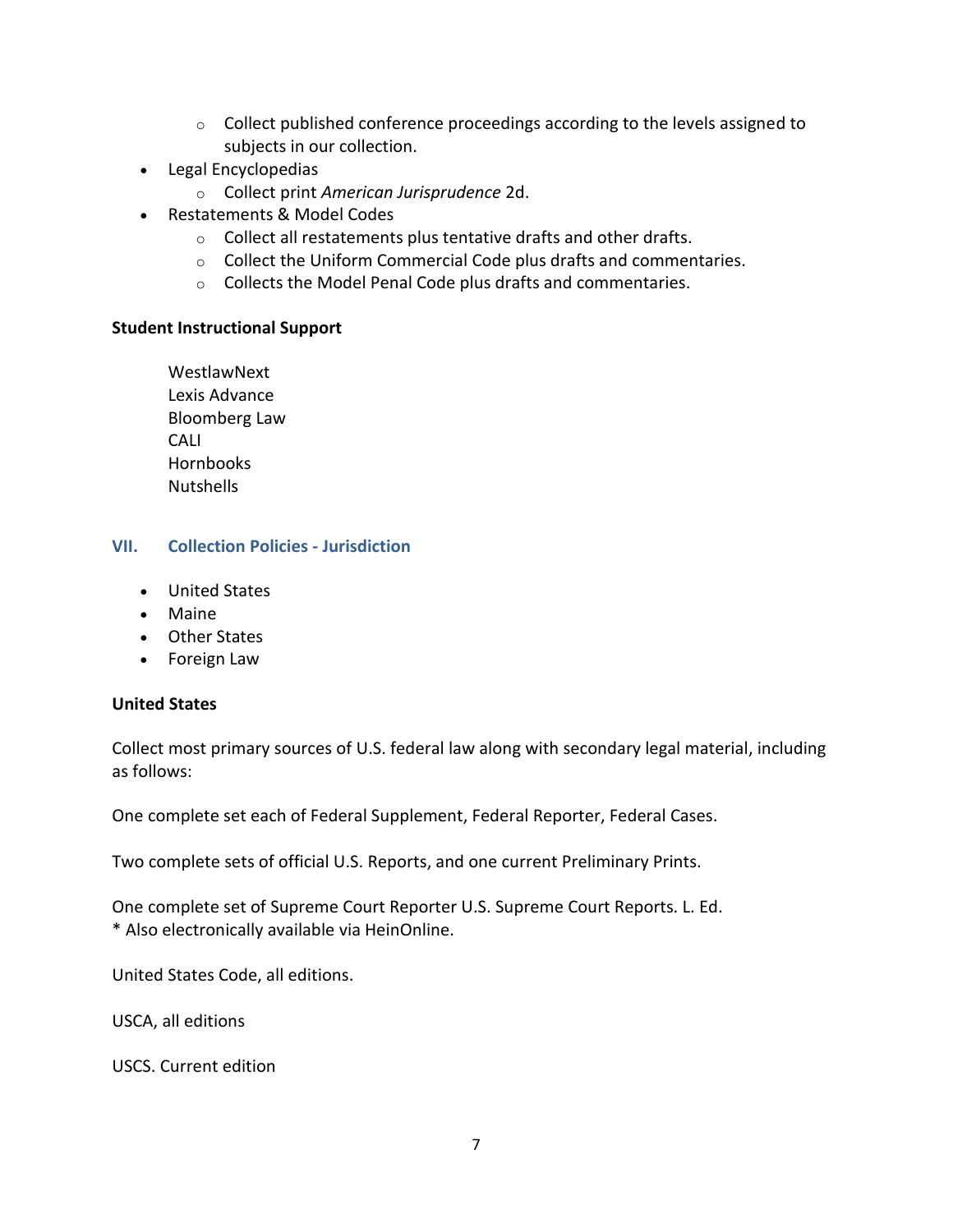U.S. Statutes at Large in hard copy. (Microfiche set collected to 1976).

U.S. Code Congressional and Administrative News.

\* Also electronically available via HeinOnline.

U.S. Treaties and Other International Agreements, Treaties in Force and the United Nations Treaty Series

\* Also electronically available via HeinOnline

Code of Federal Regulations, Maine Government Register

# **Maine**

Maintain a comprehensive collection of Maine primary source materials and a research level collection of secondary sources including practitioners' materials.

# **Other States**

In support of the Legal Research & Writing curriculum, the Law Library purchases and keeps up to date the official state statutes, session laws, and court rules for the following states: Massachusetts, New Hampshire, and Vermont. In addition, regional reporters and digests covering these states are also maintained. Currently those titles are:

- Regional Reporters: West's North Eastern Reporter, West's Atlantic Reporter.
- Digests: West's Massachusetts Digest, Maine Key Number Digest

Superseded state statutes, session laws and Attorneys General opinions are retained via Microfiche supplied by Hein.

# **Canadian Materials**

The Garbrecht Law Library has an extensive Canadian Collection housed on the third floor of the library. It contains case reporters and statutes for Canada and for all of the Canadian provinces. We also rely on CANLII for the most current updates to these publications. In addition, the collection includes the Canadian Abridgment (updated through 2008), numerous reporters including, Reports of Family Law, Tax Cases and Labour Arbitration Cases. In addition, the collection includes a wide variety of treatises specific to Canadian law, including torts, contracts, constitutional law, criminal Law, family law, tax, and secured transactions.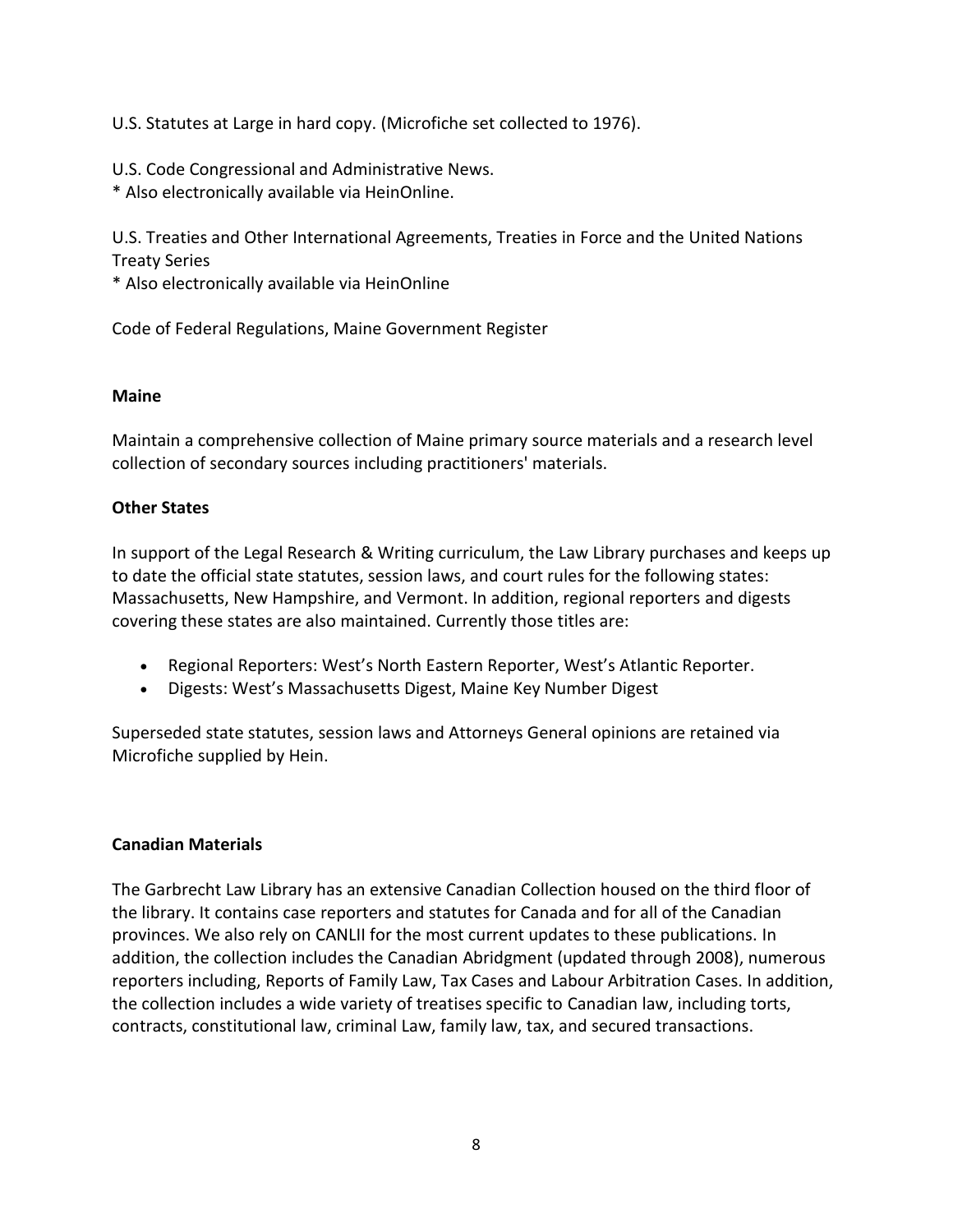## **Foreign Law**

Historically, the Law Library collected foreign legal materials with the goal of creating strong collections in a limited number of specified jurisdictions. Current demand is broader and less predictable, requiring a flexible approach that allows us to provide users with materials from a greater number of jurisdictions.

- The Law Library collects materials primarily in English. The Library also collect materials in other languages according to the research demands and language skills of the Law School Faculty and Library staff.
- We collect the following categories of foreign legal materials:
	- $\circ$  multi-jurisdictional compilations of primary law in high-demand subjects, including intellectual property, environmental law, dispute resolution, trade, tax and commercial law
	- o periodicals in high-demand subjects and jurisdictions
	- o treatises in high-demand subjects and jurisdictions
	- $\circ$  select reference works, including encyclopedias and dictionaries
	- $\circ$  other materials according to the research demands of users
	- o Constitutions of the Countries of the World (Oceana Publications)
- Documents of Other Intergovernmental Organizations Selectively collect, in cooperation with University libraries, to ensure research-level coverage within the University.
- European Union Documents The Library is a depository for European Union materials, receiving and maintaining tangible publications from the European Union. In addition, the Law Library actively selects, compiles, and maintains access to freely available materials online. We purchase additional materials on EU law to supplement the depository program.
- United Nations Documents The Law Library selectively collects UN documents and subscribes to selected online resources to provide access to UN treaties and official documents.

Subscribe to

- Foreign and international law resources database
- Foreign Law Guide

# **VIII. Rare Books & Special Collections**

## **Rare Books**

Rare books are defined as books having value as an object, aside from or in addition to the intellectual value of the text. The law library considers non-American law books prior to 1800 and American law books prior to 1850 to be rare books. The Library houses approximately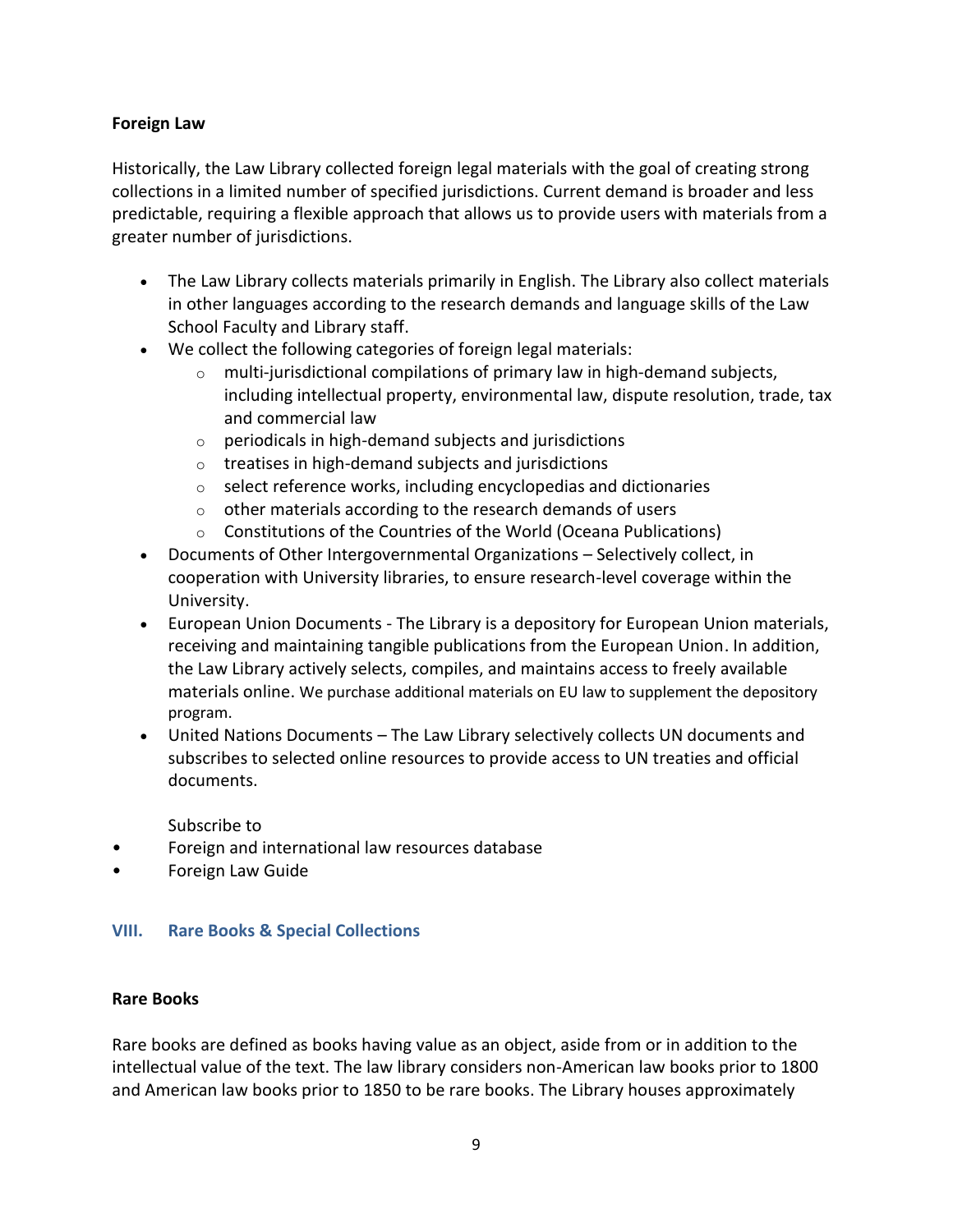1,200 rare books, primarily early English, American, Maine and Massachusetts legal treatises, dating back to the 17th century.

Rare books are purchased selectively according to subject interest and cost. The Library is currently not collecting.

## **Special Collections**

The library maintains two special collections: the legal papers of Judge Edward T. Gignoux, and the legal papers of Judge Frank M. Coffin.

## **The legal papers of Judge Edward T. Gignoux**

Personal legal papers on the Chicago Seven contempt trial and other well-known cases heard by a Maine jurist often cited as one of the nation's most gifted federal judges are available to legal scholars, students and historians. Edward T. Gignoux was a U.S. district judge who presided over numerous high-profile cases and was twice considered for nomination to the U.S. Supreme Court. Gignoux, a Maine native, presided at the Indian Lands Claim case and at the briberyconspiracy trial of U.S. District Judge Alcee Hastings in Miami. He gained national attention in 1973 when U.S. Chief Justice Warren Burger appointed him to hear the contempt trial of Abby Hoffman, Tom Hayden and the other 1960s activists known as the Chicago Seven, who were charged with conspiracy to disrupt at the 1968 Democratic Convention in Chicago.

The Gignoux family gave the judge's papers to the School of Law in the early 1990s. The School of Law raised in excess of \$50,000 to renovate the room and support the collections.

# **The Legal Papers of Frank M. Coffin**

Maine native and federal jurist Frank M. Coffin was truly a "Man for all Seasons." Born in Lewiston in 1919, he served in all branches of the federal government: the legislative, the executive, and the judicial. He earned degrees from Bates College, Harvard Business School, and Harvard Law School. He served in WWII, and worked for the Portland law firm Verrill Dana LLP. He championed legal services for the poor and access to justice. His most lasting legacy may be the Frank M. Coffin Fellows Project administered by the American Bar Foundation. The fellows serve 2 year-terms to represent low-income parties in family law cases.

In the early 1950s, working alongside Edmund S. Muskie, he helped re-invigorate the Maine Democratic party, served as its chairman, and helped Edmund S. Muskie become Governor. He served as a U.S. representative in Congress from Maine's 2nd district, and worked for international foreign aid agencies funded by the U.S. government. In 1965 he was named to the United States Court of Appeals for the First Circuit by President Lyndon B. Johnson, and served on the bench for 40 years, 11 as chief judge of the court (1972-1983). During this time, he was also Chairman of the U.S Judicial Conference Committee on the Judicial Branch for 1984-1990. All these materials are included in the archives.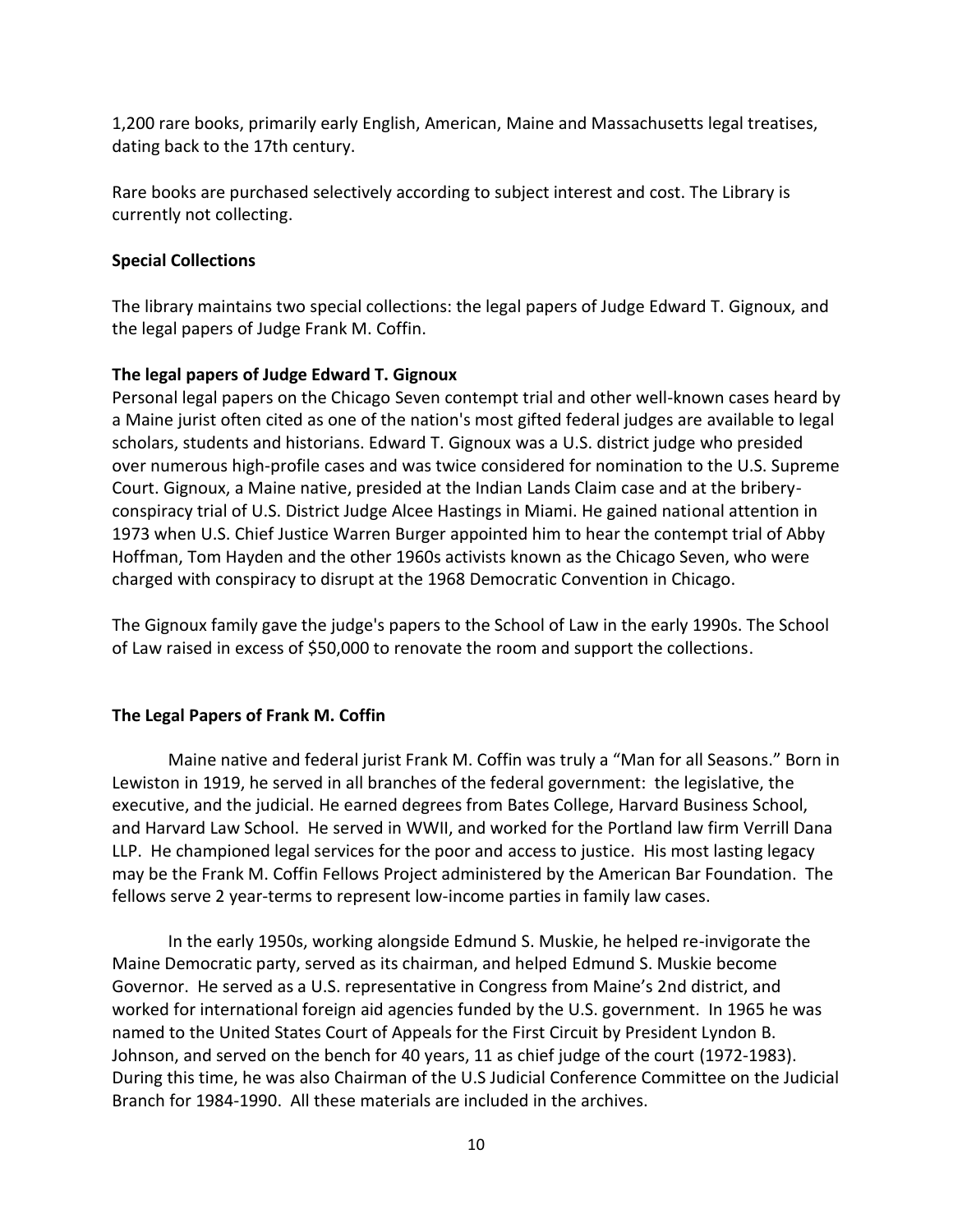Judge Coffin wrote about 2,600 published and unpublished opinions which form the bulk of this collection. He also wrote 4 books: Witness for AID (Houghton Mifflin 1964); The Ways of a Judge: Views From the Federal Appellate Bench (Houghton Mifflin 1980); A Lexicon of Oral Advocacy (National Institute of Trial Advocacy 1985); On Appeal: Courts Lawyering and Judging (W.W. Norton 1994). All proofs, galleys, outlines and notes are included in the collection. Physically, the collection includes 882 (8.5 x 14) legal boxes; the contents include all his opinions, committee working papers, reports, speeches, awards, drawings, photos and musings, and a paper index. Judge Coffin personally donated his legal papers to the Maine School of Law on January 14, 2003, and was very instrumental in their organization and presentation as a complete legal testimony to his tenure as a jurist.

## **Faculty Publications**

The Faculty Publications Collection is intended to be a comprehensive collection of publications of the past and present faculty of the University of Maine School of Law, written while they were members of the School of Law faculty. These publications consist of published information resources and their supplements in any medium, which were authored or edited by the faculty member, or which contain articles, essays, or letters by the faculty member; and audiovisual recordings of special presentations by the faculty member, such as continuing legal education programs, public lectures, and conference presentations. As a general matter, the School of Law faculty should donate a copy of their works to the Law Library for inclusion in the Faculty Publications Collection, and the Law Library may ask the faculty to do so.

# **Maine Superior Court decisions**

Maine Superior Court decisions is a database composed of full text documents of decisions received from the clerks of various courts dating from January 2000 through present and digitized by the Law Library. It is searchable by Plaintiff, Defendant, Judge and County and publically available via the Law Library's website.

# **IX. Deselection**

The library is committed to building a current and retrospective scholarly legal research collection in print and electronic formats. The collection development process involves decisions not only about what to acquire, but also what to retain, withdraw or move from active areas of the collection to storage. The print collection is continually reviewed to decide what can be withdrawn or relocated to reflect changes in institutional goals or programs, availability in electronic formats, usage, space limitations, increasing cost, duplication, obsolescence, and the condition of materials.